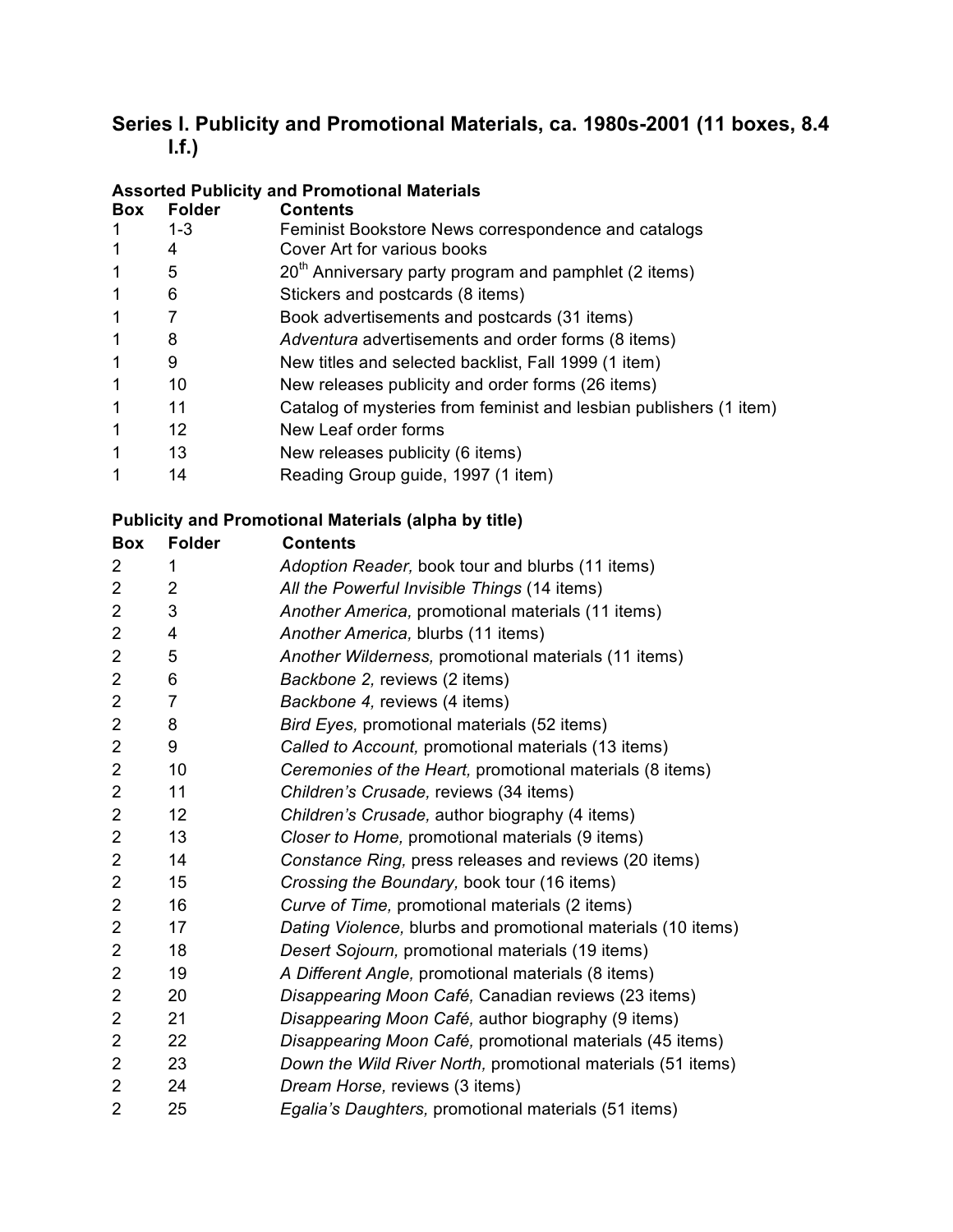| $\overline{2}$          | 26 | Every Mother's Son, promotional materials (28 items)                |
|-------------------------|----|---------------------------------------------------------------------|
| $\overline{c}$          | 27 | Everyday Acts, promotional materials (3 items)                      |
| $\overline{\mathbf{c}}$ | 28 | Exit to Reality, blurbs (7 items)                                   |
| 2                       | 29 | Fieldwork, reviews (30 items)                                       |
| $\overline{2}$          | 30 | Gathering Ground, author photos and author questionnaire (3 items)  |
| $\overline{\mathbf{c}}$ | 31 | Gathering Ground, promotional materials (23 items)                  |
| $\overline{\mathbf{c}}$ | 32 | Gathering Ground, reviews (19 items)                                |
| $\overline{\mathbf{c}}$ | 33 | I Change Worlds, reviews (11 items)                                 |
| $\overline{c}$          | 34 | Ladies' Night, reviews (39 items)                                   |
| $\overline{\mathbf{c}}$ | 35 | Ladies' Night, promotional materials (6 items)                      |
| $\overline{\mathbf{c}}$ | 36 | Lap Dancing for Mommy, reviews and promotional materials (28 items) |
| $\overline{\mathbf{c}}$ | 37 | The Last Draw, reviews (21 items)                                   |
| 2                       | 38 | The Last Draw, author bio (6 items)                                 |
| $\overline{c}$          | 39 | The Last of Her Lies, promotional materials (10 items)              |
| $\overline{c}$          | 40 | Latin Satins, reviews and promotional materials (37 items)          |
| $\overline{\mathbf{c}}$ | 41 | Lesbian Couples, blurbs (7 items)                                   |
| $\overline{\mathbf{c}}$ | 42 | Lesbian Couples, promotional materials (19 items)                   |
| $\overline{2}$          | 43 | Lesbian Couples, reviews (46 items)                                 |
| $\overline{2}$          | 44 | Lesbian Couples, audio cassette (2 items)                           |
| $\overline{\mathbf{c}}$ | 45 | Lovers' Choice, book tour (19 items)                                |
| $\overline{\mathbf{c}}$ | 46 | Lovers' Choice, promotional materials (23 items)                    |
| $\overline{c}$          | 47 | Lovers' Choice, reviews (39 items)                                  |
| $\overline{\mathbf{c}}$ | 48 | Lovers' Choice, author promotional materials (30 items)             |
| $\overline{\mathbf{c}}$ | 49 | Lovers' Choice, rights and permissions (3 items)                    |
| $\overline{\mathbf{c}}$ | 50 | Mejor Sola Que Mal Acompañada, promotional materials (13 items)     |
| $\overline{\mathbf{c}}$ | 51 | Mommy and Daddy are Fighting, promotional materials (7 items)       |
| 2                       | 52 | Naming the Violenc, e promotional materials (3 items)               |
| $\overline{c}$          | 53 | Nervous Conditions, promotional materials (12 items)                |
| $\overline{\mathbf{c}}$ | 54 | No Forwarding Address, blurbs and promotional materials (15 items)  |
| $\overline{\mathbf{c}}$ | 55 | Notes from the Dead Zone, promotional materials (8 items)           |
| $\overline{2}$          | 56 | Nothing Happened, author information (2 items)                      |
| 2                       | 57 | Nothing Happened, promotional materials (5 items)                   |
| 2                       | 58 | Nothing Happened, reviews (22 items)                                |
| 2                       | 59 | Past Due, promotional materials (2 items)                           |
| 2                       | 60 | Reunion, promotional materials (18 items)                           |
| 2                       | 61 | Rivers Running Free, promotional materials (10 items)               |
| 2                       | 62 | Robber's Wine, promotional materials (12 items)                     |
| 2                       | 63 | Still Explosion, blurbs (6 items)                                   |
| 2                       | 64 | Still Explosion, reviews (16 items)                                 |
| 2                       | 65 | Still Explosion, author bio (4 items)                               |
| 2                       | 66 | Still Explosion, promotional materials (13 items)                   |
| 3                       | 1  | Restricted Access, blurbs (9 items)                                 |
| 3                       | 2  | Restricted Access, editor information and correspondence            |
| 3                       | 3  | Restricted Access, reviews (18 items)                               |
|                         |    |                                                                     |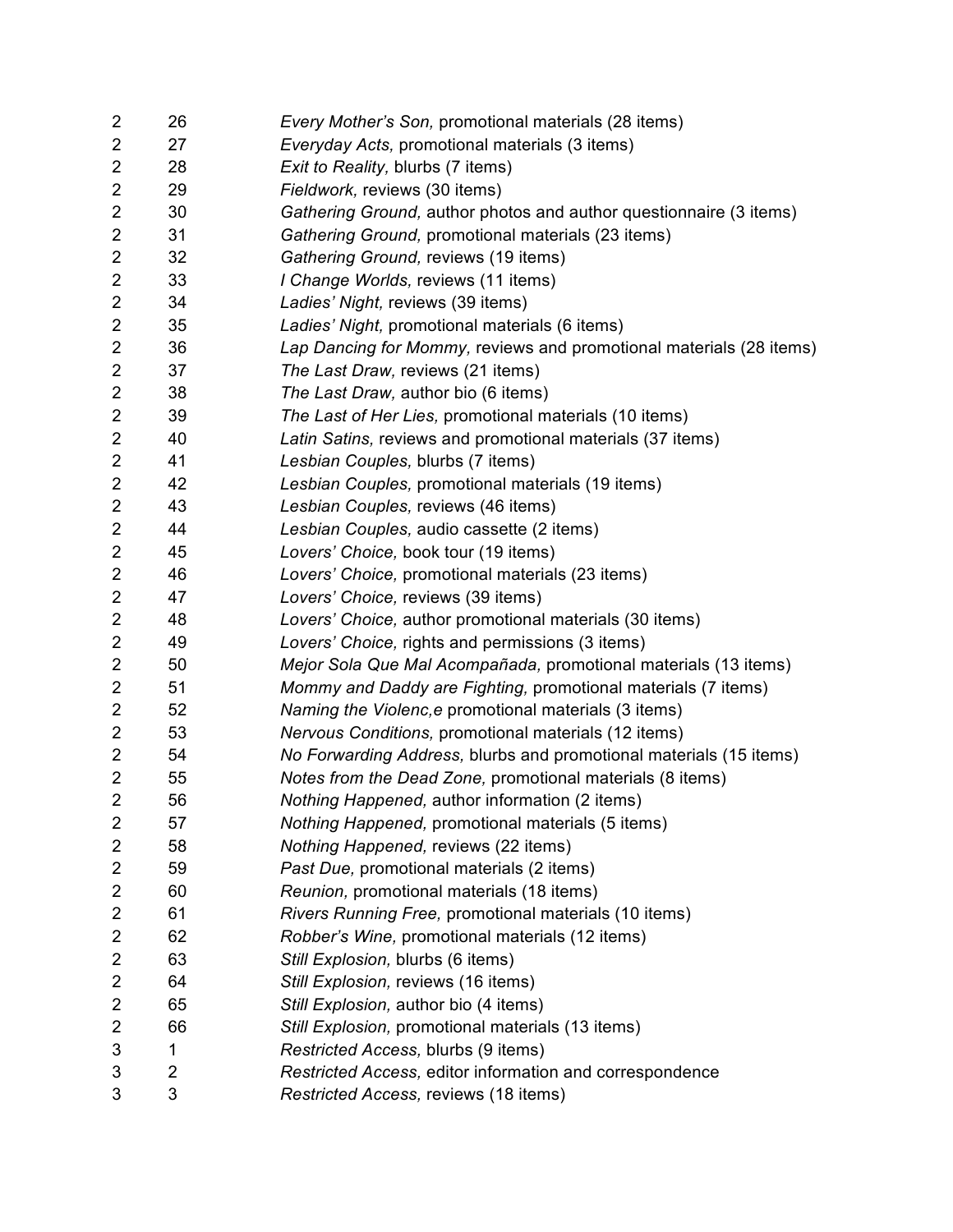| 3 | 4              | Season of Adventure, promotional materials (7 items)                    |
|---|----------------|-------------------------------------------------------------------------|
| 3 | 5              | Sex and Single Girls, reviews and promotional materials (7 items)       |
| 3 | 6              | Sex and Single Girls, author information and book proposal (4 items)    |
| 3 | $\overline{7}$ | Stage Fright, reviews and promotion (19 items)                          |
| 3 | 8              | She Who Was Lost Is Remembered, book tour (13 items)                    |
| 3 | 9              | She Who Was Lost Is Remembered, reviews and promotional materials       |
|   |                | (34 items)                                                              |
| 3 | 10             | Shy Girl, reviews (16 items)                                            |
| 3 | 11             | The Single Mother's Companion, reviews, promotion, and editor           |
|   |                | Information (14 items)                                                  |
| 3 | 12             | A Small Sacrifice, reviews and promotion (23 items)                     |
| 3 | 13             | So Narrow the Bridge and Deep the Water, reviews (5 items)              |
| 3 | 14             | Solo: On her Own Adventure, promotion (10 items)                        |
| 3 | 15             | Study in Lilac, cancelled author trip (14 items)                        |
| 3 | 16             | Study in Lilac, reviews (24 items)                                      |
| 3 | 17             | Surfer Grrrls, reviews, author biography, and correspondence (20 items) |
| 3 | 18             | Surfer Grrrls, book proposal (10 items)                                 |
| 3 | 19             | Sweat, promotion (39 items)                                             |
| 3 | 20             | Talking It Out, promotion (11 items)                                    |
| 3 | 21             | Tents in the Clouds, promotional materials and reviews (13 items)       |
| 3 | 22             | Things that Divide Us, promotional materials (5 items)                  |
| 3 | 23             | Things that Divide Us, reviews (23 items)                               |
| 3 | 24             | To Live and to Write, promotional materials (5 items)                   |
| 3 | 25             | To Live and to Write, reviews (43 items)                                |
| 3 | 26             | Two Women in One, promotional materials (5 items)                       |
| 3 | 27             | Two Women in One, book tour (7 items)                                   |
| 3 | 28             | Two Women in One, reviews (29 items)                                    |
| 3 | 29             | A Vindication of the Rights of Whores, promotional materials (37 items) |
| 3 | 30             | Vital Lies, correspondence (2 items)                                    |
| 3 | 31             | Voyages Out 1, promotional materials (18 items)                         |
| 3 | 32             | Voyages Out 1, reviews (40 items)                                       |
| 3 | 33             | Voyages Out 2, promotional materials (20 items)                         |
| 3 | 34             | Voyages Out 2, reviews (34 items)                                       |
| 3 | 35             | We Are Ordinary Women, promotional materials (3 items)                  |
| 3 | 36             | A Week Like Any Other, promotional materials (2 items)                  |

## **Seal Press Publicity**

| <b>Box</b> | <b>Folder</b> | <b>Contents</b>                                   |
|------------|---------------|---------------------------------------------------|
| 3          | 37            | Seal Press, Statement of Purpose (4 items)        |
| 3          | 38            | Voyages Out, series promotion (11 items)          |
| 3          | 39            | Women in Translation, series promotion (13 items) |
| 3          | 40            | Adventura, series promotion (9 items)             |
| 3          | 41            | Feminist mysteries promotion (21 items)           |
| 3          |               | New Leaf, series promotion (5 items)              |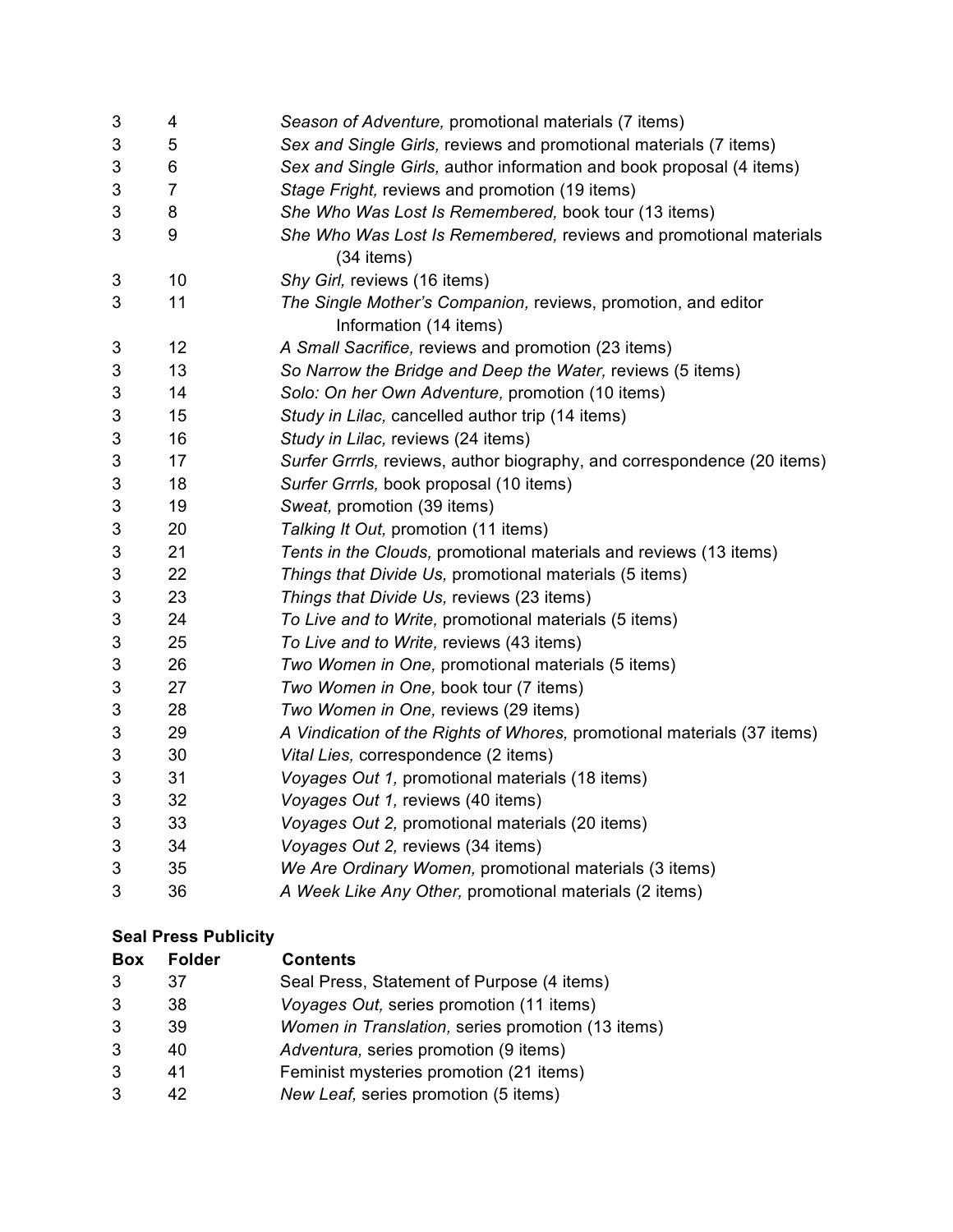| 3 | 43      | Articles about domestic abuse (30 items)                                |
|---|---------|-------------------------------------------------------------------------|
| 3 | 44      | Audio promotion, 1989-90 (10 items)                                     |
| 3 | 45      | Traveling bookstore window displays, correspondence (25 items)          |
| 3 | 46      | Traveling bookstore window displays, scheduling and calendars (7 items) |
| 3 | 47      | $20th$ anniversary party planning (38 items)                            |
| 3 | 48      | $20th$ anniversary party promotion (18 items)                           |
| 3 | 49      | "I Love Seal Press Books" letters (31 items)                            |
| 3 | 50      | Publicity for Seal honors and awards (8 items)                          |
| 3 | 51-63   | Seal Press promotional materials, 1984-1997                             |
| 4 | $1 - 3$ | Seal Press promotional materials, 1998-2001                             |

#### **Publicity and Promotional Matierals (alpha by title)**

| <b>Box</b> | <b>Folder</b> | <b>Contents</b>                                                      |
|------------|---------------|----------------------------------------------------------------------|
| 4          | 4             | An Everyday Story, promotional materials (38 items)                  |
| 4          | 5             | An Everyday Story, author trip (14 items)                            |
| 4          | 6             | Exit to Reality, promotional materials (8 items)                     |
| 4          | 7             | Faint Praise, promotional materials (6 items)                        |
| 4          | 8             | Femme d'Adventure, promotional materials (7 items)                   |
| 4          | 9             | 50 Ways to a Safer World, promotional materials (2 items)            |
| 4          | 10            | The Forbidden Poems, promotional materials (4 items)                 |
| 4          | 11            | Getting Free and Lesbian Couples, audio cassette promotion (5 items) |
| 4          | 12            | Getting Free, audio cassette reviews (13 items)                      |
| 4          | 13            | Getting Free, promotional materials and reviews (13 items)           |
| 4          | 14            | Getting the Real Story, promotional materials (10 items)             |
| 4          | 15            | Gifts of the Wild, promotional materials (2 items)                   |
| 4          | 16            | Girl in the Curl, reviews (12 items)                                 |
| 4          | 17            | Girl in the Curl, promotional materials (21 items)                   |
| 4          | 18            | Girls, Visions, and Everything, reviews (22 items)                   |
| 4          | 19            | Girls, Visions, and Everything, promotional materials (19 items)     |
| 4          | 20            | Girls, Visions, and Everything, author tour (32 items)               |
| 4          | 21            | Glory Days, reviews (27 items)                                       |
| 4          | 22            | Glory Days, promotional materials (8 items)                          |
| 4          | 23            | Good Girls/Bad Girls, promotional materials (25 items)               |
| 4          | 24            | Hallowed Murder, reviews (20 items)                                  |
| 4          | 25            | Hallowed Murder, promotional materials (11 items)                    |
| 4          | 26            | Hard-Hatted Women, blurbs (12 items)                                 |
| 4          | 27            | Hard-Hatted Women, promotional materials (24 items)                  |
| 4          | 28            | Hard-Hatted Women, reviews and promotional materials (32 items)      |
| 4          | 29            | Haunted House, promotional materials (25 items)                      |
| 4          | 30            | Haunted House, reviews (20 items)                                    |
| 4          | 31            | A Heart in Politics, promotional materials (7 items)                 |
| 4          | 32            | Home Movies, promotional materials (18 items)                        |
| 4          | 33            | The House with the Blind Glass Windows, promotional materials (28    |
|            |               | items)                                                               |
|            |               |                                                                      |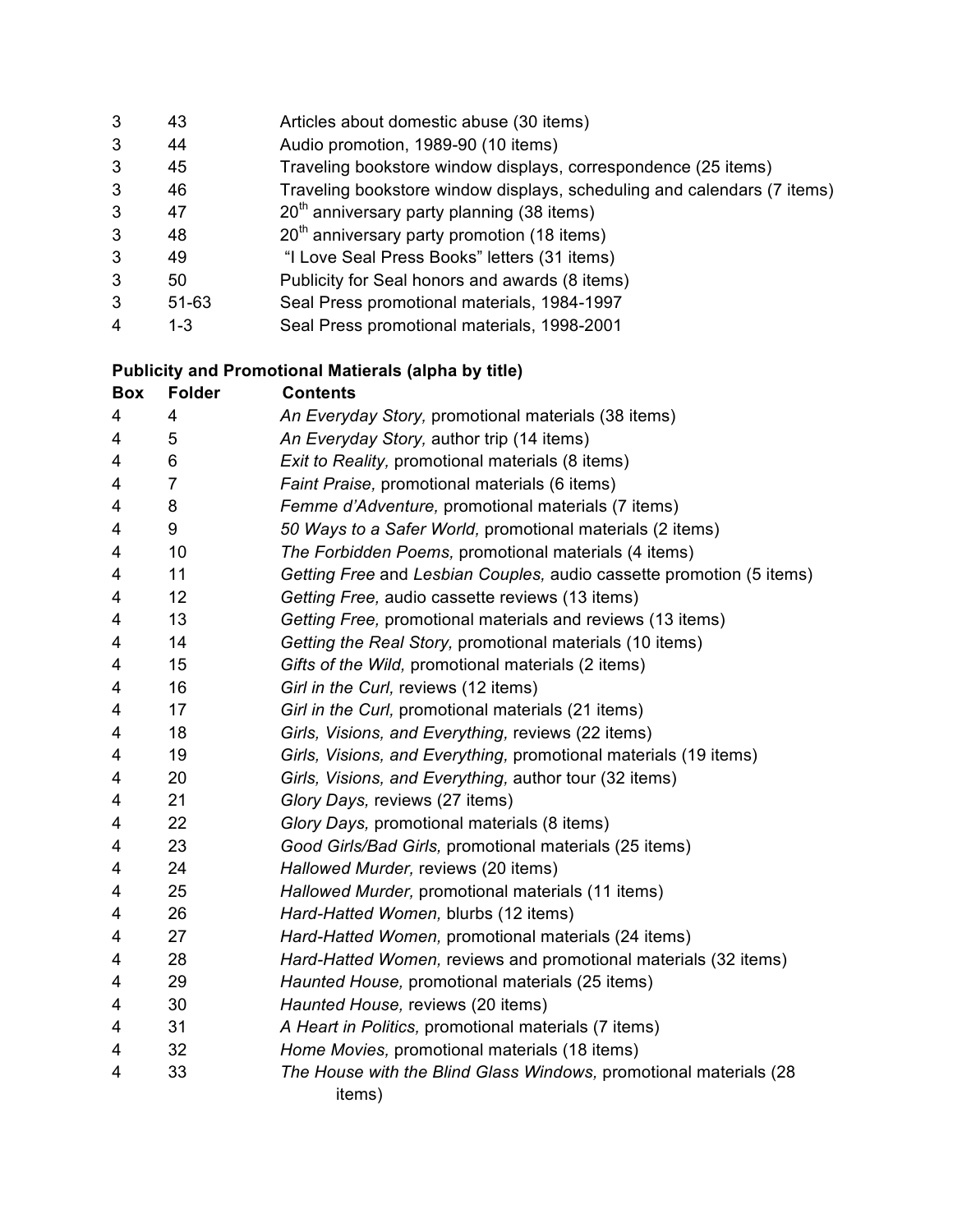| 4 | 34 | In Love and In Danger, promotional materials (36 items)                 |
|---|----|-------------------------------------------------------------------------|
| 4 | 35 | Jovenes, Enamorados y en Peligro, promotional materials (2 items)       |
| 4 | 36 | A Killing Cure, promotional materials (25 items)                        |
| 4 | 37 | Uncommon Waters, promotional materials (21 items)                       |
| 4 | 38 | Valencia blurbs, reviews, and promotional materials (29 items)          |
| 4 | 39 | Valencia, reviews (19 items)                                            |
| 4 | 40 | A Vindication of the Rights of Whores, promotional materials (46 items) |
| 4 | 41 | Vital Lies, promotion (18 items)                                        |
| 4 | 42 | Water's Edge, promotional materials (14 items)                          |
| 4 | 43 | We Know Where You Live, promotional materials (17 items)                |
| 4 | 44 | A Week Like Any Other, promotional materials (29 items)                 |
| 4 | 45 | What Parents Need to Know About Dating Violence, promotional            |
|   |    | materials (20 items)                                                    |
| 4 | 46 | When Women Played Hardball, reviews (34 items)                          |
| 4 | 47 | When Women Played Hardball, promotional materials (23 items)            |
| 4 | 48 | Where Oceans Meet, promotional materials (23 items)                     |
| 4 | 49 | Wild Child, promotional materials (28 items)                            |
| 4 | 50 | Wired Women, promotional materials (18 items)                           |
| 4 | 51 | A Woman Like You, promotional materials (27 items)                      |
| 4 | 52 | Words of Farewell, promotional materials (27 items)                     |
| 4 | 53 | Working Parts, promotional materials (35 items)                         |
| 4 | 54 | You Can Be Free, promotional materials (12 items)                       |
| 4 | 55 | You Don't Have to Take It, promotional materials (23 items)             |

### **Assorted Publicity, Promotional Materials and Manuscripts**

| Box | <b>Folder</b> | <b>Contents</b>                                                        |
|-----|---------------|------------------------------------------------------------------------|
| 4   | 56            | Changing the Game, author correspondence, stylesheet, wordlist, and    |
|     |               | copy editor's notes (10 items)                                         |
| 4   | 57            | Everyday Acts Against Racism, final stylesheet (1 item)                |
| 4   | 58            | Adiós, Barbie, press packet (1 item)                                   |
| 4   | 59            | Assorted correspondence (7 items)                                      |
| 4   | 60            | Audio cassette and review copy questionnaires (7 items)                |
| 4   | 61            | Assorted and An Everyday Story reviews (27 items)                      |
| 5   | 1             | Assorted promotion, expenses, budgets, and planning (22 items)         |
| 5   | 2             | Changing the Game, promotion and planning (10 items)                   |
| 5   | 3             | Seal Press newsletters, 1987-1989 (16 items)                           |
| 5   | 4             | Assorted Seal titles promotion (24 items)                              |
| 5   | 5             | Seal press feature stories (4 items)                                   |
| 5   | 6             | Assorted photoshoot materials, including contact sheet, negatives, and |
|     |               | prints (4 items)                                                       |
| 5   | 7             | Assorted photos and negatives (14 items)                               |
| 5   | 8             | Yentl's Revenge, reviewer's pack (3 items)                             |
|     |               |                                                                        |

#### **Barbara Wilson Titles and Personal Promotion**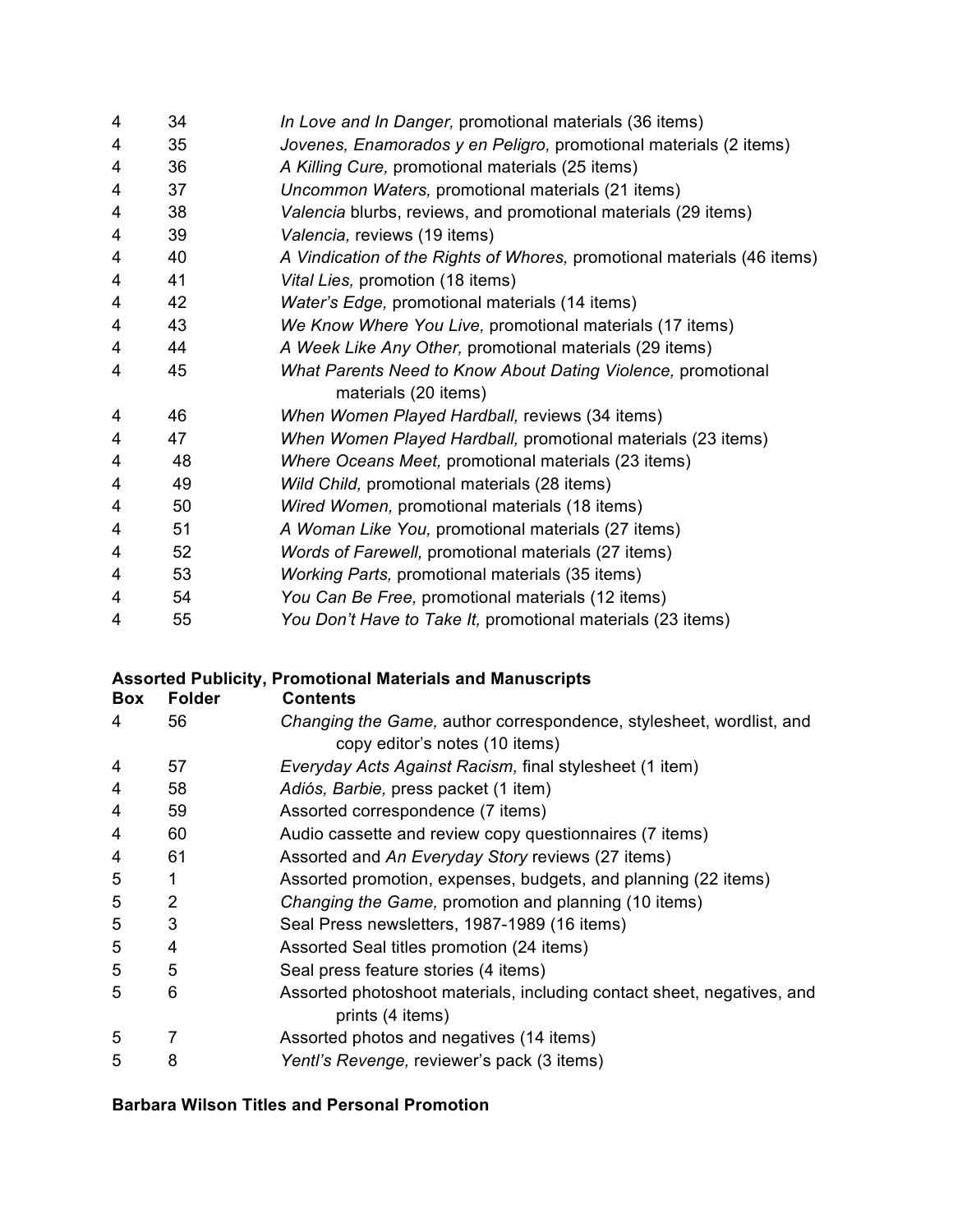| <b>Box</b> | <b>Folder</b> | <b>Contents</b>                                                        |
|------------|---------------|------------------------------------------------------------------------|
| 5          | 9             | Photographs of Barbara Wilson (2 items)                                |
| 5          | 10            | Cora Sandel, reviews (27 items)                                        |
| 5          | 11            | Dog Collar Murders, promotional materials (8 items)                    |
| 5          | 12            | Dog Collar Murders, reviews (98 items)                                 |
| 5          | 13            | Gaudi Afternoon, promotional materials and film deal (16 items)        |
| 5          | 14            | Gaudi Afternoon, reviews and promotional materials (95 items)          |
| $\sqrt{5}$ | 15            | Gaudi Afternoon, book tour (11 items)                                  |
| 5          | 16            | If You Had a Family, reviews and promotional materials (27 items)      |
| 5          | 17            | Miss Venezuela, reviews and promotional materials (33 items)           |
| 5          | 18            | Miss Venezuela, book tour (42 items)                                   |
| $\sqrt{5}$ | 19            | Murder in the Collective, reviews (60 items)                           |
| $\sqrt{5}$ | 20            | Murder in the Collective, book tour (23 items)                         |
| $\sqrt{5}$ | 21            | Sisters of the Road, book tour (13 items)                              |
| 5          | 22            | Sisters of the Road, reviews (72 items)                                |
| 5          | 23            | Talk and Contact (2 items)                                             |
| 5          | 24            | Thin Ice, reviews (5 items)                                            |
| 5          | 25            | Trouble in Transylvania, reviews and promotional materials (32 items)  |
| 5          | 26            | Trouble in Transylvania, reviews                                       |
| 5          | 27            | Walking on the Moon, reviews (20 items)                                |
| 5          | 28            | Walking on the Moon, promotional materials (6 items)                   |
|            |               |                                                                        |
|            |               | Sales Conferences and Grant Records (NEA, WSAC, and other orgs.)       |
| Box        | <b>Folder</b> | <b>Contents</b>                                                        |
|            |               |                                                                        |
| 5          | 29-39         | New York sales trip notes and correspondence, 1984-95 (8 items)        |
| 5          | 40            | Consortium Book Sales & Distribution conference notes, December 1988   |
|            |               | (7 items)                                                              |
| 5          | 41            | Deborah Kaufmann's meetings with New York editors, 1987 (11 items)     |
| 5          | 42            | Consortium Book Sales & Distribution conference notes, December 1987   |
|            |               | (4 items)                                                              |
| 5          | 43            | Seattle Arts Commission funding application guidelines, 1989 (3 items) |
| 5          | 44            | Seattle Arts Commission funding applications materials and             |
|            |               | correspondence, 1983 (16 items)                                        |
| 5          | 45            | Allied Arts Foundation grant guidelines and proposals, 1983 (3 items)  |
| 5          | 46-51         | National Endowment for the Arts correspondence, applications, and      |
|            |               | Guidelines, 1984-1988                                                  |
| 5          | 52            | Allied Arts Foundation grant guidelines and correspondence, 1983 (8)   |
|            |               | items)                                                                 |
| 5          | 53-54         | National Endowment for the Arts correspondence and applications,       |
|            |               | 1977-1982                                                              |
| 5          | 55            | Lewis Galantière Prize promotion (2 items)                             |
| 5          | 56            | King County Arts Commission International Literary Arts Festival       |
|            |               | correspondence and proposal, 1990 (15 items)                           |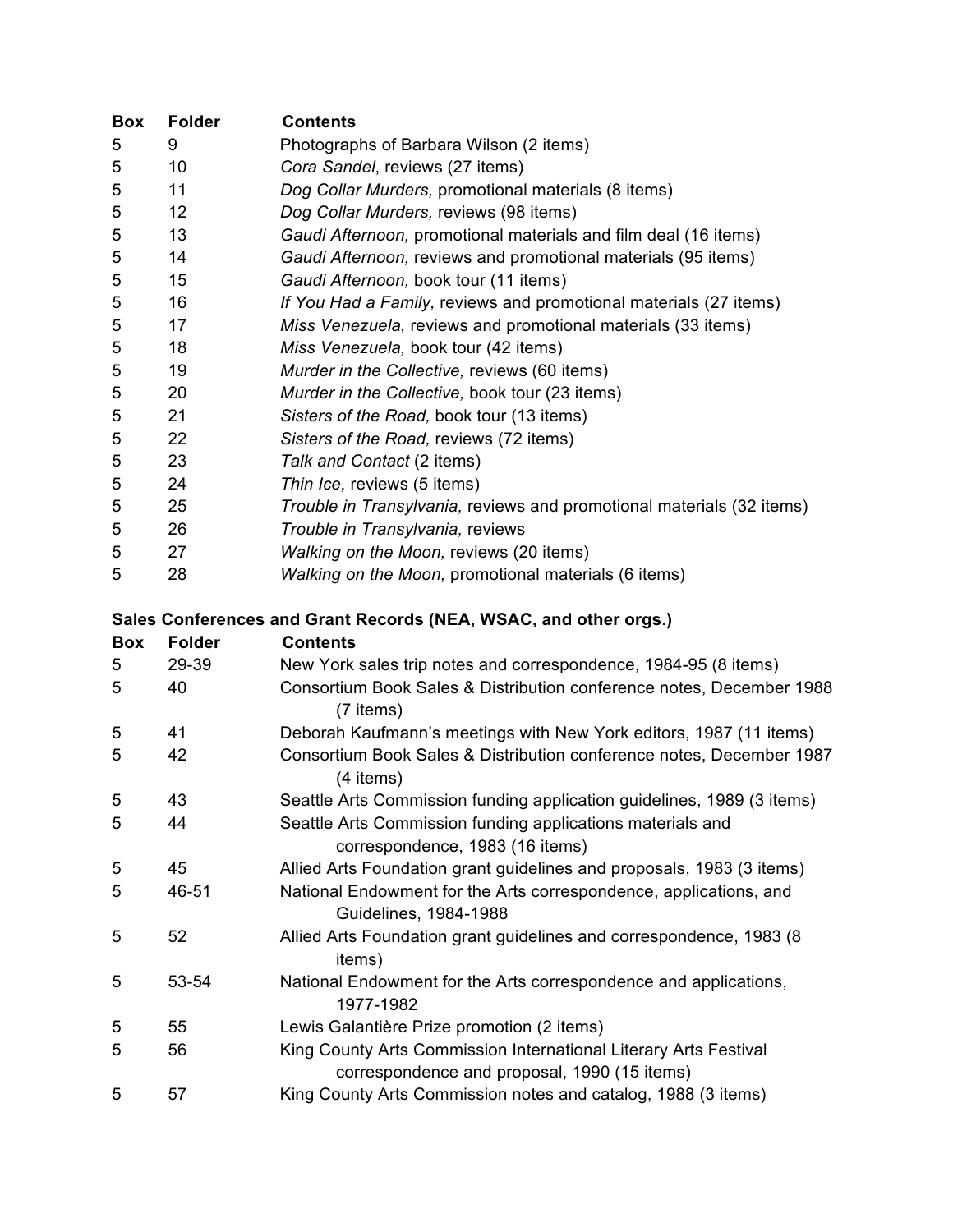58-61 Washington State Arts Commission reports, applications, guidelines and correspondence, 1978-1986

#### **Conference and Book Fair Records**

| Box | <b>Folder</b>  | <b>Contents</b>                                                  |
|-----|----------------|------------------------------------------------------------------|
| 5   | 62             | ABA conference notes, 1989 (1 item)                              |
| 6   | $1 - 4$        | ABA conference notes, records and correspondence, 1984-92        |
| 6   | 5              | Feminist Publishers Meeting, 1994 (79 items)                     |
| 6   | 6              | Feminist Publishers Meeting registration, 1994 (90 items)        |
| 6   | $\overline{7}$ | Pre-ABA Feminist Publishers Meetings, 1989-1991 (17 items)       |
| 6   | 8              | Melbourne International Feminist Bookfair, 1994 (9 items)        |
| 6   | 9              | Amsterdam International Feminist Bookfair, 1992 (39 items)       |
| 6   | 10             | Barcelona International Feminist Bookfair, 1990 (3 items)        |
| 6   | 11             | Montreal International Feminist Bookfair, 1988 (23 items)        |
| 6   | 12             | Frankfurt International Feminist Bookfairs, 1985-1998 (12 items) |
| 6   | 13             | Women in Print Conference, 1985 (16 items)                       |
| 6   | 14             | NWSA Conference, 1989, and National Women's Music Festival, 1990 |
|     |                | $(14$ items)                                                     |
| 6   | 15             | National Coalition Against Domestic Violence (40 items)          |
| 6   | 16             | OutWrite (LGBT Writers Conference), 1993 and 1995 (6 items)      |
| 6   | 17             | Boucheron program and booklists (3 items)                        |
| 6   | 18             | Publishers Weekly submissions, 1996 (15 items)                   |
| 6   | 19             | Feminist Bookstores Catalog inception (3 items)                  |
| 6   | 20             | Words to the Wise, writers' guide (1 item)                       |
| 6   | 21             | Assorted party invitations (3 items)                             |

## **Book Covers, Jackets, and Art**

| <b>Box</b>     | <b>Folder</b> | <b>Contents</b>                               |
|----------------|---------------|-----------------------------------------------|
| 7              |               | Adiós, Barbie (1 item)                        |
| 7              | 2             | The Adoption Reader (1 item)                  |
| 7              | 3             | All the Powerful Invisible Things (2 items)   |
| 7              | 4             | Ambitious Women (2 items)                     |
| 7              | 5             | Angel (2 items)                               |
| 7              | 6             | Another America (1 item)                      |
| 7              | 7             | Antipodes (1 item)                            |
| 7              | 8             | Beyond the Limbo Silence (2 items)            |
| 7              | 9             | Bird Eyes (1 item)                            |
| 7              | 10            | The Black Women's Health Book (1 item)        |
| 7              | 11            | Blessed by Thunder (1 item)                   |
| 7              | 12            | Body Outlaws (1 item)                         |
| 7              | 13            | Called to Account (1 item)                    |
| 7              | 14            | Canyon Solitude (1 item)                      |
| $\overline{7}$ | 15            | The Case of the Orphaned Bassoonists (1 item) |
|                |               |                                               |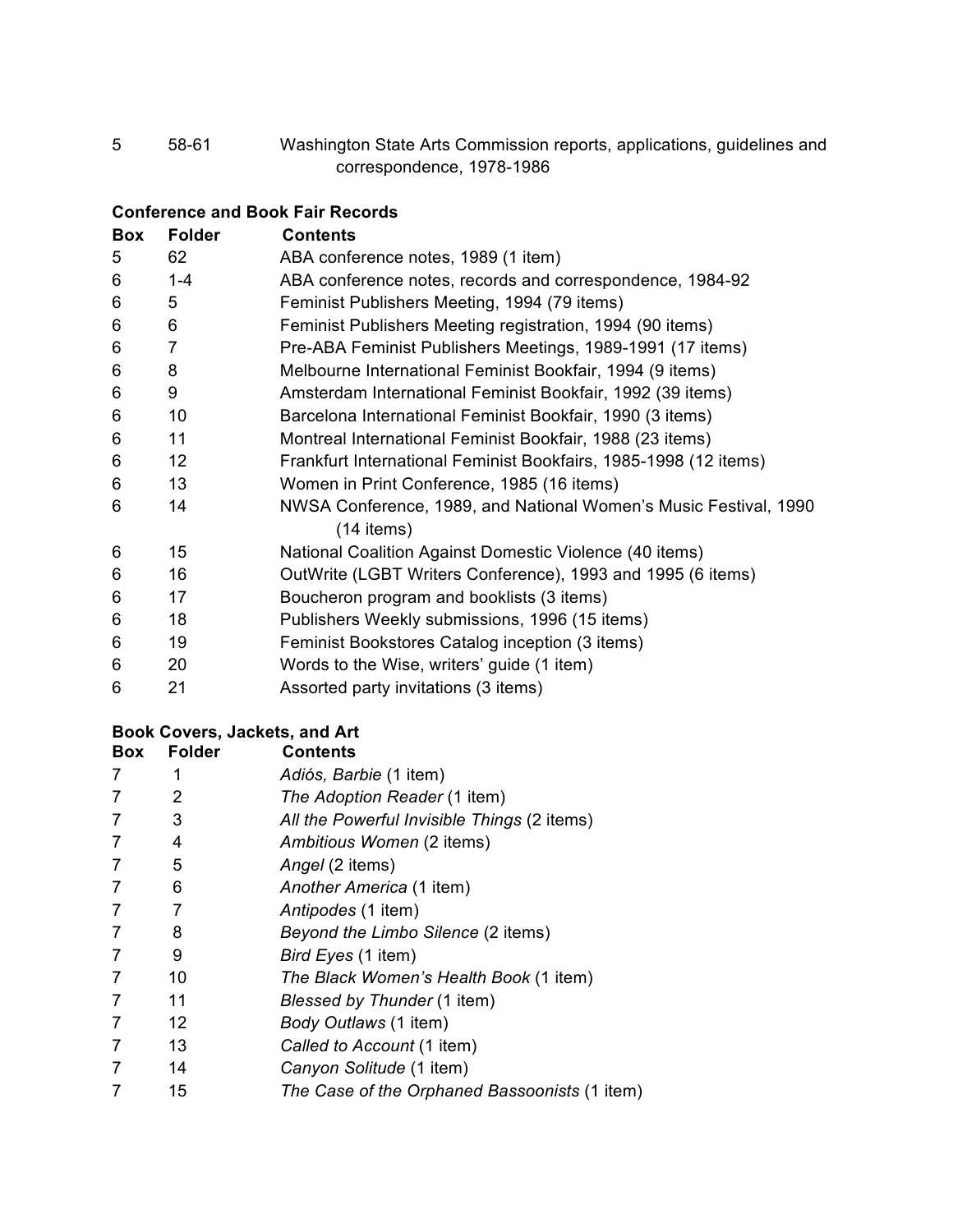| 7              | 16 | Ceremonies of the Heart (1 item)                 |
|----------------|----|--------------------------------------------------|
| 7              | 17 | Chain Chain Change (1 item)                      |
| 7              | 18 | Changing the Game (1 item)                       |
| 7              | 19 | Choices (1 item)                                 |
| $\overline{7}$ | 20 | Closer to Home (1 item)                          |
| 7              | 21 | Coming Out of Cancer (1 item)                    |
| 7              | 22 | A Community Secret (1 item)                      |
| 7              | 23 | <b>Constance Ring</b>                            |
| 7              | 24 | Crossing the Boundary (1 item)                   |
| 7              | 25 | Cunt (1 item)                                    |
| 7              | 26 | The Curve of Time (1 item)                       |
| 7              | 27 | Dating Violence (1 item)                         |
| 7              | 28 | Dharma Girl (1 item)                             |
| $\overline{7}$ | 29 | The Dog Collar Murders (1 item)                  |
| 7              | 30 | Dutiful Daughters (1 item)                       |
| 7              | 31 | The Dyke and the Dybbuk (1 item)                 |
| 7              | 32 | Early Spring (1 item)                            |
| 7              | 33 | Egalia's Daughter (1 item)                       |
| $\overline{7}$ | 34 | Every Mother's Son (1 item)                      |
| 7              | 35 | An Everyday Story (1 item)                       |
| 7              | 36 | Exit to Reality (2 items)                        |
| 7              | 37 | Fifty Ways to a Safer World (1 item)             |
| 7              | 38 | Film Fatales (1 item)                            |
| $\overline{7}$ | 39 | The Forbidden Poems (1 item)                     |
| 7              | 40 | Gaudí Afternoon (1 item)                         |
| 7              | 41 | Getting Free (1 item)                            |
| 7              | 42 | Getting the Real Story (1 item)                  |
| 7              | 43 | Gifts of the Wild (1 item)                       |
| 7              | 44 | Girls, Visions, and Everything (2 items)         |
| 7              | 45 | Glory Days (1 item)                              |
| $\overline{7}$ | 46 | Good Girls/Bad Girls (1 item)                    |
| 7              | 47 | Hallowed Murder (1 item)                         |
| 7              | 48 | Hard-Hatted Women (1 item)                       |
| 7              | 49 | The Haunted House (1 item)                       |
| 7              | 50 | Home Movies (1 item)                             |
| 7              | 51 | Hot Flashes from Abroad (1 item)                 |
| 7              | 52 | The House with the Blind Glass Windows (2 items) |
| 7              | 53 | If You Had a Family (2 items)                    |
| 7              | 54 | In Love and In Danger (1 item)                   |
| 7              | 55 | Jovenes, Enamorados y en Peligro (1 item)        |
| 7              | 56 | A Killing Cure (1 item)                          |
| 7              | 57 | Ladies' Night (1 item)                           |
| 7              | 58 | Latin Satins (1 item)                            |
| $\overline{7}$ | 59 | Leading Out (1 item)                             |
|                |    |                                                  |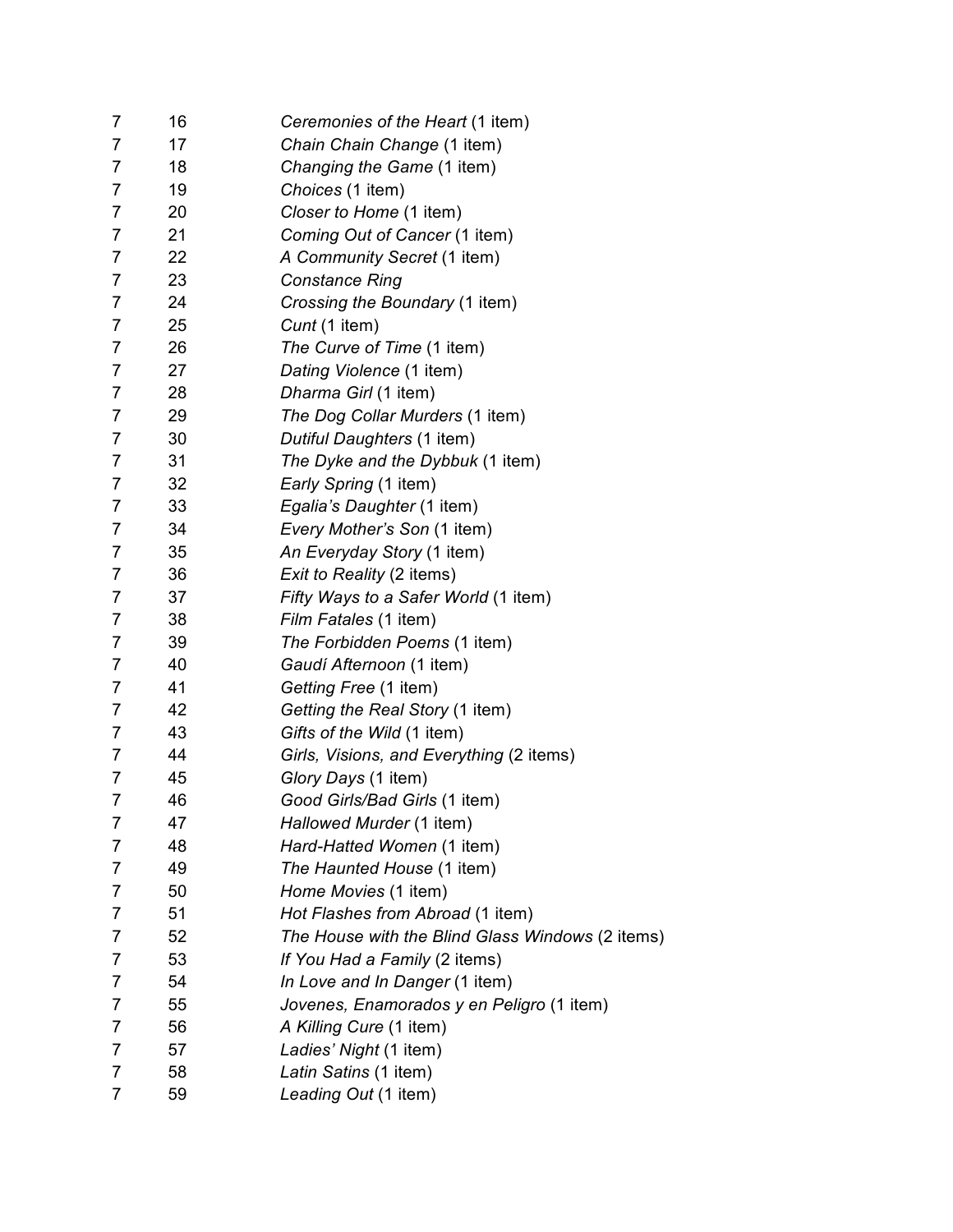| 7              | 60  | Lesbian Couples (3 items)               |
|----------------|-----|-----------------------------------------|
| 7              | 61  | The Lesbian Parenting Book (1 item)     |
| 7              | 62  | Listen Up (2 items)                     |
| 7              | 63  | Lovers' Choice (1 item)                 |
| $\overline{7}$ | 64  | Margins (2 items)                       |
| 7              | 65  | Mejor Sola Que Mal Acompañada (1 item)  |
| 7              | 66  | Miss Venezuela (1 item)                 |
| 7              | 67  | Mommy and Daddy are Fighting (1 item)   |
| 7              | 68  | The Mother I Carry (1 item)             |
| $\overline{7}$ | 69  | Mothers on Trial (1 item)               |
| 7              | 70  | Murder in the Collective (1 item)       |
| $\overline{7}$ | 71  | Mystery Fieldwork (1 item)              |
| $\overline{7}$ | 72  | Naming the Violence (1 item)            |
| 7              | 73  | Navigating the Darwin Straits (1 item)  |
| 7              | 74  | New Beginnings (1 item)                 |
| 7              | 75  | <b>Nervous Conditions (1 item)</b>      |
| $\overline{7}$ | 76  | Night Bites (1 item)                    |
| $\overline{7}$ | 77  | Night Shade (1 item)                    |
| 7              | 78  | No Forwarding Address (1 item)          |
| $\overline{7}$ | 79  | No Mas! (1 item)                        |
| 7              | 80  | No More Secrets (1 item)                |
| 7              | 81  | No Mountain Too High (1 item)           |
| $\overline{7}$ | 82  | Nowle's Passing (2 items)               |
| 7              | 83  | The Obsidian Mirror (2 items)           |
| $\overline{7}$ | 84  | The Ones Who Got Away (1 item)          |
| 7              | 85  | An Open Weave (1 item)                  |
| 7              | 86  | Out of Time (2 items)                   |
| 7              | 87  | Parting Company (1 item)                |
| 7              | 88  | Pilgrimage to India (1 item)            |
| $\overline{7}$ | 89  | Real Girl/Real World (1 item)           |
| $\overline{7}$ | 90  | Restricted Access (1 item)              |
| 7              | 91  | Reunion (1 item)                        |
| 7              | 92  | Rivers Running Free (1 item)            |
| 7              | 93  | Robber's Wine (1 item)                  |
| 7              | 94  | Season of Adventure (1 item)            |
| 7              | 95  | She Who Was Lost Is Remembered (1 item) |
| 7              | 96  | She's A Rebel (1 item)                  |
| 7              | 97  | Shy Girl (1 item)                       |
| 7              | 98  | Sisters of the Road (2 items)           |
| 7              | 99  | A Small Sacrifice (1 item)              |
| 7              | 100 | Solo (1 item)                           |
| 7              | 101 | Stage Fright (1 item)                   |
| 7              | 102 | Still Explosion (1 item)                |
| 7              | 103 | Study in Lilac (1 item)                 |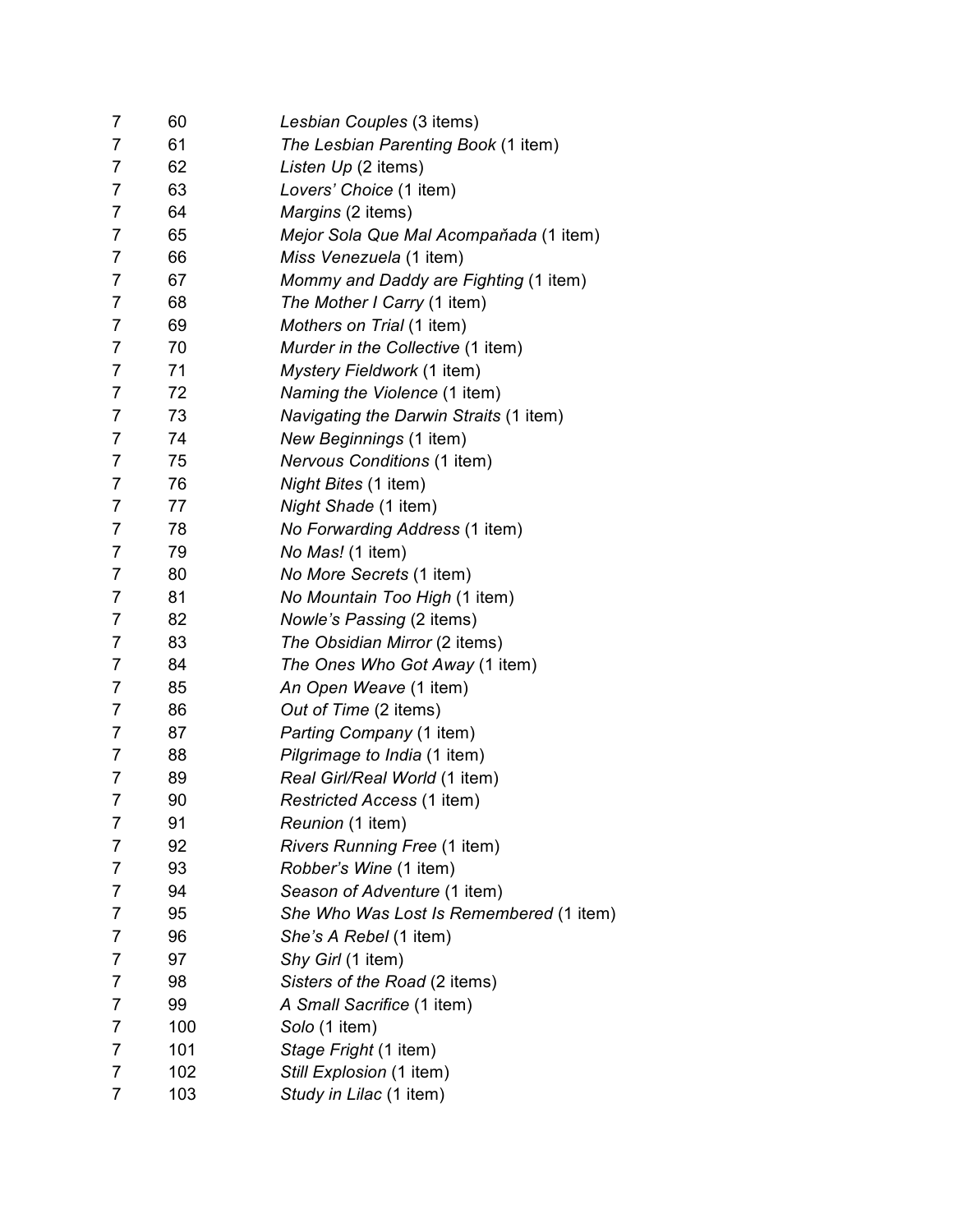| 7 | 104 | Talking it Out (1 item)                                              |
|---|-----|----------------------------------------------------------------------|
| 7 | 105 | Tents in the Clouds (1 item)                                         |
| 7 | 106 | The Things That Divide Us (1 item)                                   |
| 7 | 107 | To Be An Anchor in the Storm (1 item)                                |
| 7 | 108 | To Live and to Write (1 item)                                        |
| 7 | 109 | Trouble in Transylvania (1 item)                                     |
| 7 | 110 | Two Women in One (1 item)                                            |
|   | 111 | Titles: U-V (Uncommon Waters, The Unsavvy Traveler, Valencia, A      |
|   |     | Vindication of the Rights of Whores, Vital Lies, Voyages Out 1,      |
|   |     | Voyages Out 2; 8 items)                                              |
|   | 112 | Titles: W (Walking on the Moon, Water's Edge, We Are Ordinary Women, |
|   |     | We Know Where You Live, A Week Like Any Other, What Parents          |
|   |     | Need to Know About Dating Violence, When Women Played                |
|   |     | Hardball, Where the Oceans Meet, Wild Child, Wired Women,            |
|   |     | Words of Farewell, Working Parts, A Woman Alone; 15 items)           |
|   | 113 | Titles: Y (You Can Be Free, You Don't Have to Take It, Young Wives'  |
|   |     | Tales; 3 items)                                                      |

# **Publicity and Promotional Materials (alpha by title)**

| <b>Box</b> | <b>Folder</b> | <b>Contents</b>                                                        |
|------------|---------------|------------------------------------------------------------------------|
| 8          |               | Adiós, Barbie, promotional materials (59 items)                        |
| 8          | 2             | The Adoption Reader, promotional materials (38 items)                  |
| 8          | 3             | All the Powerful Invisible Things (11 items)                           |
| 8          | 4             | Alma Rose, promotion (4 item)                                          |
| 8          | 5             | Ambitious Women, reviews (2 items)                                     |
| 8          | 6             | To Be An Anchor in the Storm (8 items)                                 |
| 8          | 7             | Angel, promotion (36 items)                                            |
| 8          | 8             | Another America, promotional materials (42 items)                      |
| 8          | 9             | Another America, reviews (51 items)                                    |
| 8          | 10            | Another Wilderness, promotional materials (22 items)                   |
| 8          | 11            | Another Wilderness, reviews (53 items)                                 |
| 8          | 12            | Antipodes, promotional materials (32 items)                            |
| 8          | 13            | The Case of the Orphaned Bassoonists, promotional materials (52 items) |
| 8          | 14            | The Black Women's Health Book, reviews (120 items)                     |
| 8          | 15            | Blessed by Thunder, promotional materials (46 items)                   |
| 8          | 16            | Blessed by Thunder, reviews (28 items)                                 |
| 8          | 17            | Body Outlaws, promotional materials (24 items)                         |
| 8          | 18            | Bruised Hibiscus, promotional materials (27 items)                     |
| 8          | 19            | Bruised Hibiscus, reviews (31 items)                                   |
| 8          | 20            | Called to Account, reviews (18 items)                                  |
| 8          | 21            | Canyon Solitude, reviews (34 items) [missing]                          |
| 8          | 22            | Ceremonies of the Heart, promotion (69 items)                          |
| 8          | 23            | Chain Chain Change, reviews (33 items)                                 |
| 8          | 24            | Coming Out of Cancer (29 items)                                        |
|            |               |                                                                        |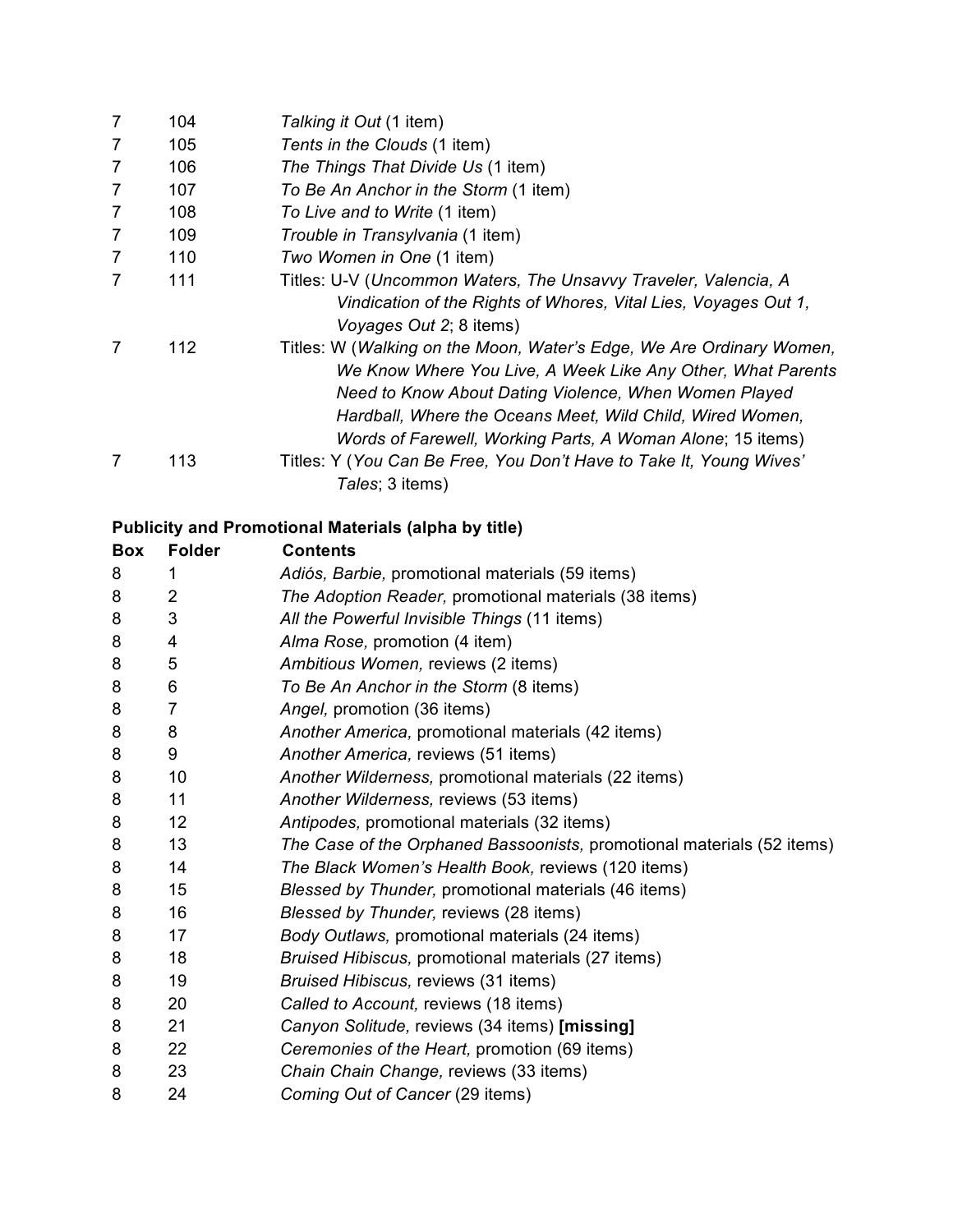| 8 | 25 | Beyond the Limbo Silence, press kit (10 items)                         |
|---|----|------------------------------------------------------------------------|
| 8 | 26 | Beyond the Limbo Silence, promotional materials (8 items)              |
| 8 | 27 | Beyond the Limbo Silence, blurbs and galleys distribution (56 items)   |
| 8 | 28 | Beyond the Limbo Silence, reviews (28 items)                           |
| 8 | 29 | Leading Out, promotional materials (50 items)                          |
| 8 | 30 | Lesbian Health Book (20 items)                                         |
| 8 | 31 | Lesbian Parenting Book, promotional materials (11 items)               |
| 8 | 32 | Listen Up, promotion (79 items)                                        |
| 8 | 33 | Lovers' Choice, reissue promotion (16 items)                           |
| 8 | 34 | Margins, reviews (34 items)                                            |
| 8 | 35 | Margins, promotion (28 items)                                          |
| 8 | 36 | The Me in the Mirror, student letters (30 items)                       |
| 8 | 37 | The Me in the Mirror, reviews (55 items)                               |
| 8 | 38 | The Me in the Mirror, promotional materials (27 items)                 |
| 8 | 39 | Mejor Sola que Mal Acompañada, promotional materials (33 items)        |
| 8 | 40 | Mommy and Daddy Are Fighting, promotional materials (10 items)         |
| 8 | 41 | The Mother I Carry, promotional materials (27 items)                   |
| 8 | 42 | The Mother Trip, promotional materials (20 items)                      |
| 8 | 43 | Naming the Violence, reviews (32 items)                                |
| 8 | 44 | No Hurry to Get Home, promotional materials (20 items)                 |
| 8 | 45 | No Más!, promotional materials (14 items)                              |
| 8 | 46 | No More Secrets, promotional materials (46 items)                      |
| 8 | 47 | No Mountain Too High, reviews and Expedition Inspiration publicity (30 |
|   |    | items)                                                                 |
| 8 | 48 | PBS television special on Expedition Inspiration (83 items)            |
| 8 | 49 | No Mountain Too High, promotional materials (15 items)                 |
| 8 | 50 | New Beginnings, promotional materials (50 items)                       |
| 8 | 51 | Night Bites, promotional materials (16 items)                          |
| 8 | 52 | Night Shade, promotional materials (20 items)                          |
|   |    |                                                                        |

# **Publicity and Promotional Materials (roughly alpha by title)**

| <b>Box</b> | <b>Folder</b> | <b>Contents</b>                                                      |
|------------|---------------|----------------------------------------------------------------------|
| 9          |               | The Black Women's Health Book, blurbs (23 items)                     |
| 9          |               | The Black Women's Health Book, author information (6 items)          |
| 9          | 3             | The Black Women's Health Book, promotional schedules (21 items)      |
| 9          |               | The Black Women's Health Book, promotional correspondence (21 items) |
| 9          | 5             | The Black Women's Health Book, reviews (31 items)                    |
| 9          | 6             | The Black Women's Health Book, promotional materials (16 items)      |
| 9          |               | The Black Women's Health Book, expansion promotion (36 items)        |
| 9          | 8             | Nowle's Passing, promotional materials (14 items)                    |
| 9          | 9             | The Obsidian Mirror, reviews (34 items)                              |
| 9          | 10            | The Obsidian Mirror, blurbs (11 items)                               |
| 9          | 11            | The Obsidian Mirror promotional materials (27 items)                 |
| 9          | 12            | The Ones Who Got Away, promotional materials (13 items)              |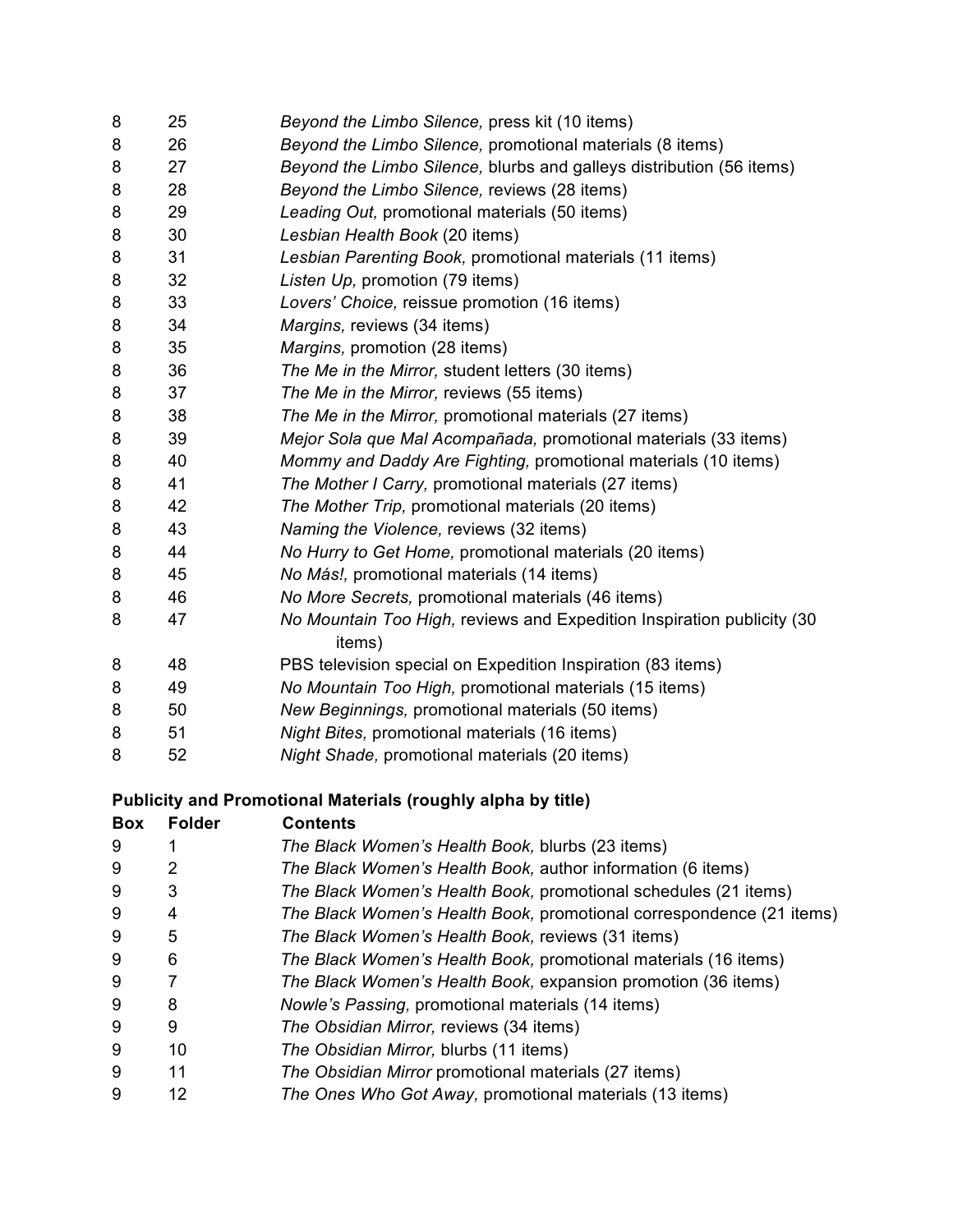| 9 | 13 | An Open Weave, promotional materials (40 items)                |
|---|----|----------------------------------------------------------------|
| 9 | 14 | Out of Time, promotional materials (29 items)                  |
| 9 | 15 | Parting Company, promotional materials (49 items)              |
| 9 | 16 | Past Due, promotional materials (5 items)                      |
| 9 | 17 | Pilgrimage, promotional materials (22 items)                   |
| 9 | 18 | Pilgrimage, blurbs (27 items)                                  |
| 9 | 19 | Real Girl/Real World, promotional materials (28 items)         |
| 9 | 20 | She's a Rebel, reviews (94 items)                              |
| 9 | 21 | She's a Rebel, promotional materials (32 items)                |
| 9 | 22 | Changing the Game, reviews (7 items)                           |
| 9 | 23 | Chinese Medicine for Women, promotional materials (6 items)    |
| 9 | 24 | Climbing High, author photographs (9 items)                    |
| 9 | 25 | Climbing High, reviews (20 items)                              |
| 9 | 26 | Climbing High, promotional materials (36 items)                |
| 9 | 27 | Climbing High, author correspondence, part 1 of 2 (58 items)   |
| 9 | 28 | Climbing High, author correspondence, part 2 of 2 (50 items)   |
| 9 | 29 | Closer to Home, promotional materials (33 items)               |
| 9 | 30 | A Community Secret, reviews (11 items)                         |
| 9 | 31 | Cunt, reviews (54 items)                                       |
| 9 | 32 | Cunt, galleys, review copy, and press kit mailings (3 items)   |
| 9 | 33 | Cunt, promotional materials (58 items)                         |
| 9 | 34 | Dating Violence, promotional materials (32 items)              |
| 9 | 35 | Dharma Girl, promotional materials (13 items)                  |
| 9 | 36 | A Different Angle, promotional materials (61 items)            |
| 9 | 37 | Dutiful Daughters, reviews (23 items)                          |
| 9 | 38 | Dutiful Daughters, promotional materials (24 items)            |
| 9 | 39 | The Dyke and the Dybbuk, promotional materials (27 items)      |
| 9 | 40 | Early Spring, promotional materials (18 items)                 |
| 9 | 41 | Egalia's Daughters, reviews (18 items)                         |
| 9 | 42 | Everyday Acts Against Racism, promotional materials (15 items) |
| 9 | 43 | Exit to Reality, promotional materials (29 items)              |
| 9 | 44 | Faint Praise, promotional materials (16 items)                 |
| 9 | 45 | Femme d'Adventure, promotional materials (27 items)            |
| 9 | 46 | 50 Ways to a Safer World, promotional materials (13 items)     |
| 9 | 47 | Film Fatales, promotional materials (43 items)                 |
| 9 | 48 | The Forbidden Poems, promotional materials (15 items)          |
| 9 | 49 | Getting Free, promotional materials (68 items)                 |
|   |    |                                                                |

## **Audio-Visual Promotion**

| <b>Box</b> | <b>Folder</b> | <b>Contents</b>                                                      |
|------------|---------------|----------------------------------------------------------------------|
| 9          | 50            | Correspondence regarding audio cassette tapes (4 items)              |
| 9          | 51            | Correspondence regarding VHS tapes(5 items)                          |
| 9          | $52 - 55$     | DVD copies of cassette and video tapes (8 DVDS)                      |
| 10         |               | Audio cassette tapes and VHS tapes (all copied to DVDs in box 9, see |